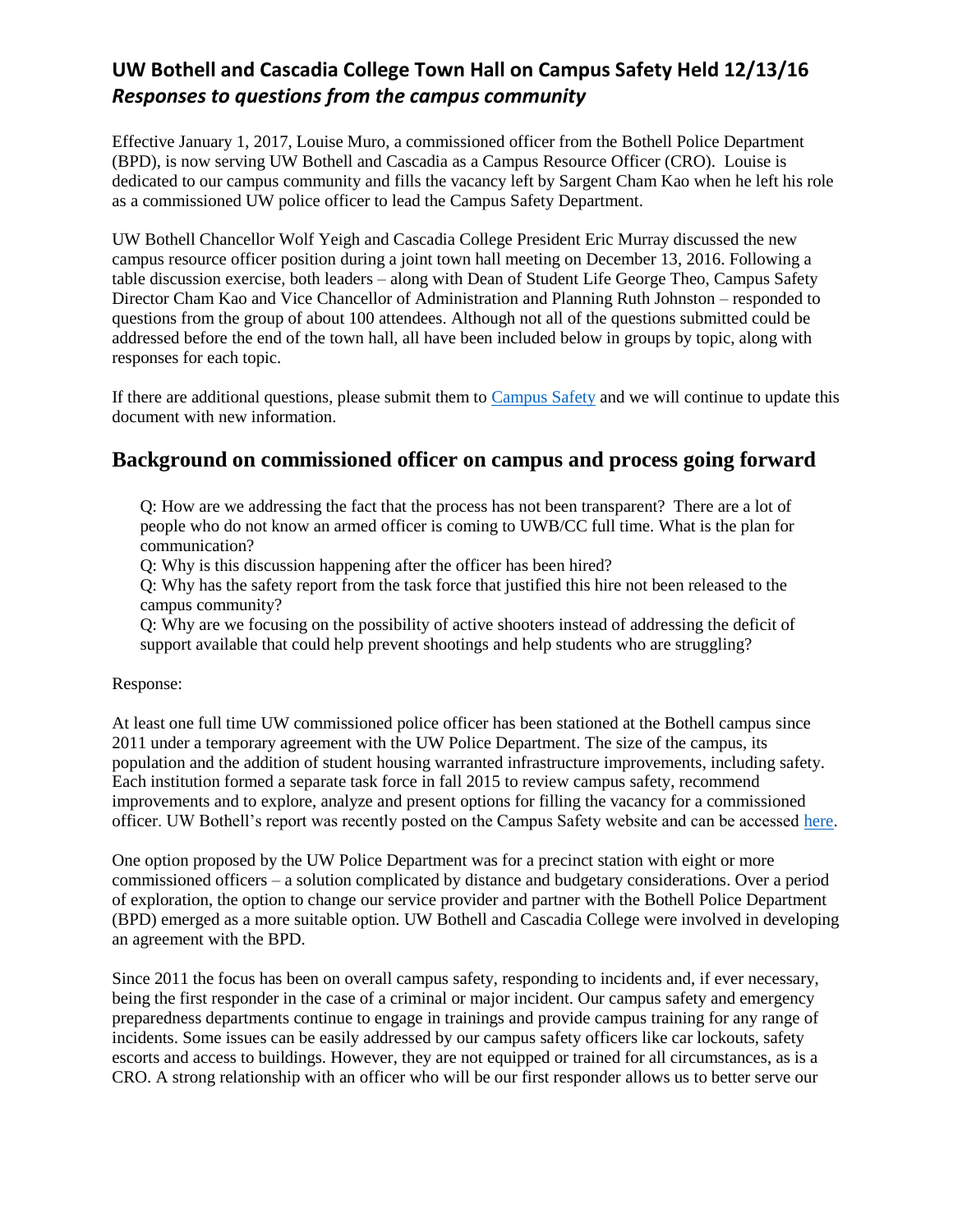shared campus community, and Officer Muro will be fully integrated into and knowledgeable about our campus community and our culture.

Our institutions have many resources available to students, faculty and staff. If you are struggling or you know a fellow student who is struggling please go to our [Resource Guide](http://www.uwb.edu/safety/cc-uwb-resource-guide-cc-reviewed) for assistance.

# **Role and Coordination of Campus Resource Officer**

Q: What will her day to day routine look like? Hours?

Q: Does she have a back-up in case she is out? And if so, how will that officer have the same relationship with campus?

Q: How will the campus resource officer interact/work with campus security?

Q: Will she be in uniform the entire time?

Q: Can Bothell PD patrol the campus without being accompanied by UWB security? Do they patrol now?

Q: Will the resource officer go to Beardslee Building and Beardslee Crossing?

Q: Is a Bothell police officer allowed to ask a person's immigration status should they commit a crime on campus?

Q: If officer hours are  $9 - 5$ , what about after hours?

Q: When we call campus safety from now on, should we expect the officer to also respond?

Response:

Officer Muro serves as our liaison between our joint campus and the city, and remains an employee of the City of Bothell. She will work a flexible schedule as needed with core hours similar to 9:30AM – 5:30PM (Monday through Friday). If the CRO should have a need to utilize sick leave or vacation, the needs of the campus will be met by our campus safety officers. In the case of a criminal incident the responders will be patrol officers from the Bothell Police Department. For normal business, Officer Muro will report to work in her police uniform. On a case-by-case basis, she may wear an alternate uniform or be in plain clothes.

Neither Officer Muro nor any of the Bothell PD officers will voluntarily assist in federal government (including ICE) efforts to identify, register or deport students, faculty, or staff solely on account of their national origin, immigration status, or citizenship.

Officer Muro may respond with campus safety to certain incidents but may not respond jointly to every call for service. One of the benefits of having a CRO responding to criminal incidents is that the victim will not have to go through the process of providing more than one report. Officer Muro will respond and/or patrol all properties owned, leased, or otherwise occupied by the University of Washington Bothell or Cascadia College. She will be fully trained on our campus' safe spaces, including, but not limited to student organization meetings. Officer Muro is eager to engage with the entire campus community, including student clubs and organizations. If your club or organization would like to invite her to a meeting or be part of your activities to help build relationships, please feel free to arrange it with her or with [campus safety.](mailto:uwb-safety@uw.edu)

## **Training**

Q: How much crisis intervention training (mental health) will the resource officer have?

Q: What is the difference in training between a police officer and campus security/safety officer?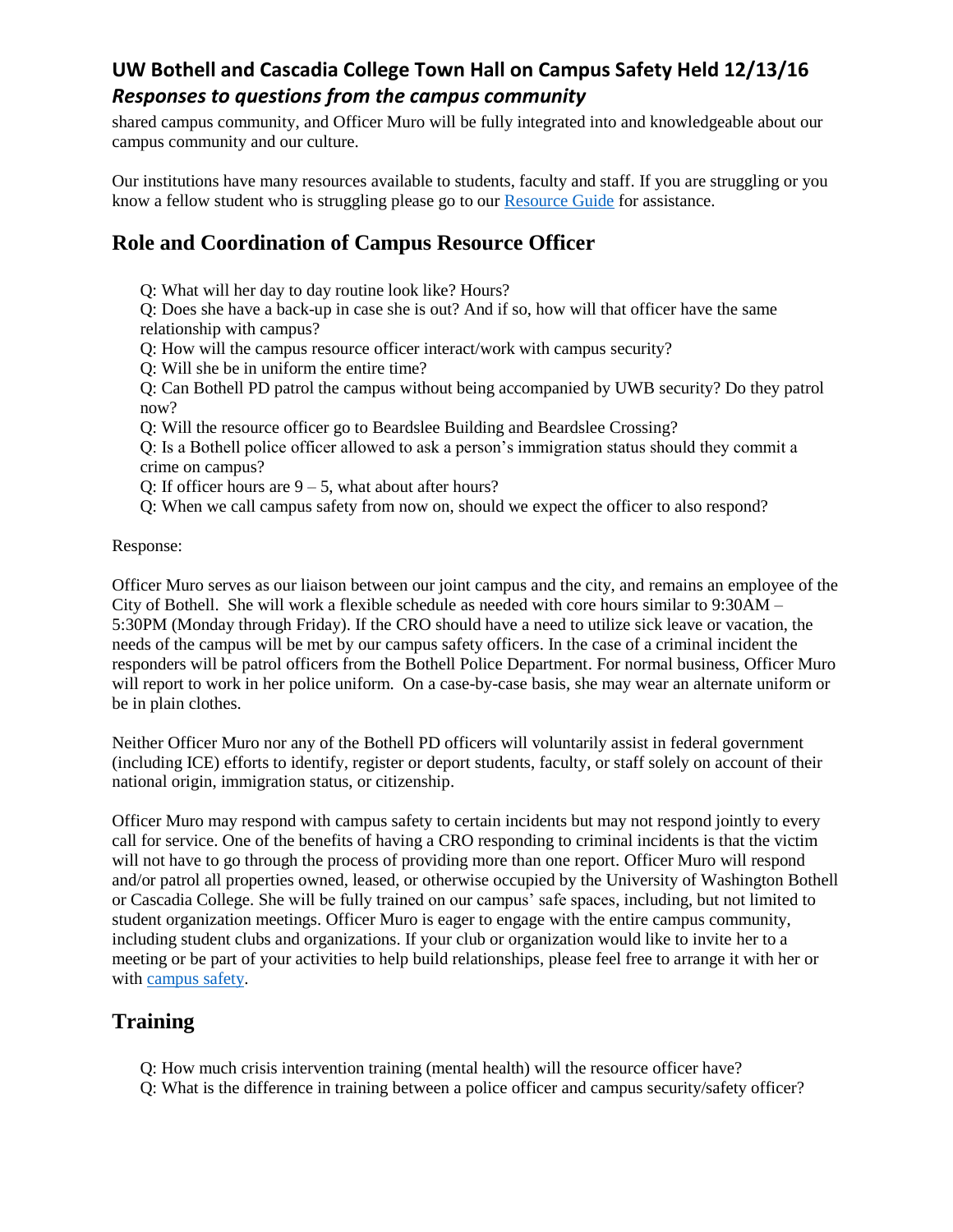Response:

In addition to all of the required training, Officer Muro will attend training mutually agreed upon by the Bothell Police Department and the campus safety director, as informed by recommendations from the Advisory Council on Campus Safety. Required training includes, crisis intervention team, justice-based policing, and biased-based policing. In addition, the CRO will be required to attend all in-service training that is required by UW Bothell employees.

Although Officer Muro and our campus safety officers serve a common purpose to protect the public and/or its property, there are differences. One of the main differences is arrest authority. While campus safety officers or security officers have the power to apprehend and detain non-violent suspects such as a shoplifter, only police officers can serve arrest warrants and make legal arrests. Police officers must pass the state police academy; safety or security officers do not.

# **Contract & Accountability**

- Q: What is the reporting structure for the CRO?
- Q: Who are they ultimately accountable to?
- Q: How will the campus concerns be assessed?
- Q: How will the officer be held accountable?
- Q: What is the follow up procedure/chain of command for complaints or misconduct?

Q: How was the pay for this officer determined? Why are they paid more than Associate Directors on

this campus who are supporting students directly?

- Q: How is the campus resource officer paid?
- Q: How is the contract renewed? Will there be more discussion in the future?

Response:

The CRO will be directly supervised by the Bothell Police Department. Both Officer Muro and the Bothell Police Department work closely with the campus safety director to ensure accountability. All complaints or performance issues will be addressed via the Bothell Police Department and campus safety director. The Advisory Council on Campus Safety is charged with working with the campus safety director to ensure transparency and input.

Under the contract between UW Bothell/Cascadia College and the City of Bothell, the city determined the CRO's compensation, dependent on years of service, education and training, and responsibilities. The CRO position is funded through the campus safety budget, as was the commissioned officer position. The contract for this position is effective January 1, 2017 through July 31, 2021 and may be renewed for five additional two-year renewal periods upon mutual consent of both parties. The process going forward will include more voices and be more transparent.

## **Transparency/Process**

Q: Why are we saying the "commissioned officers" have been on this campus since 2011 when those officers were not armed or in uniform?

Q: Why has the safety report from the task force that justified this hire not been released to the campus community**?**

Q: How is UWB/CC planning to address the fact that UWB students have made their opposition very clear (at the walk out/in writing/vocally, etc.)?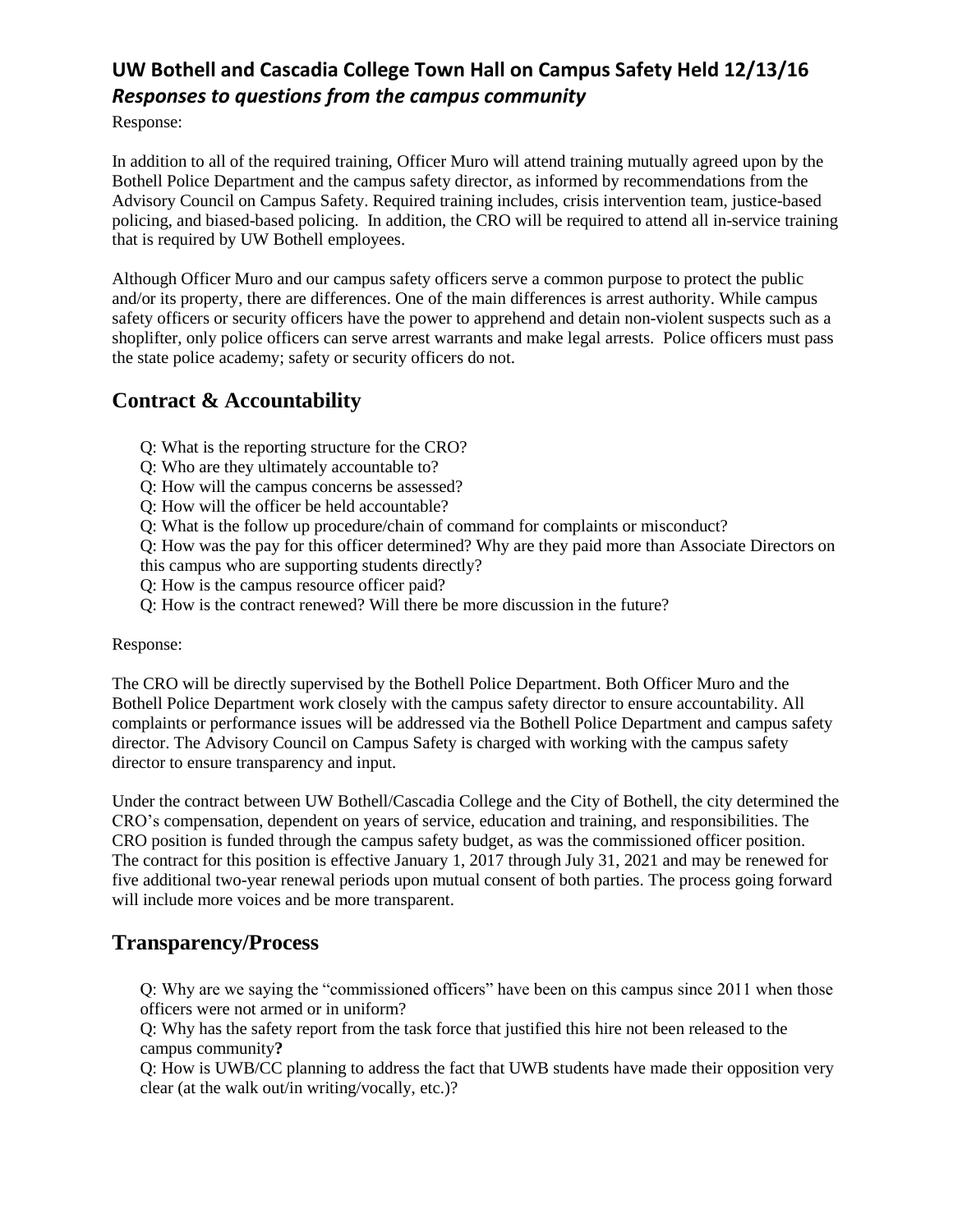Q: How will students be chosen for the campus advisory council? What will the ratio of student to total members be?

Response:

There has been at least one full time UW commissioned police officer stationed at the Bothell campus since 2011, who was armed and sometimes in uniform.

You can read more about the Safe Campus report from the UW Bothell task force [here.](http://www.uwb.edu/safety/safecampustaskforce)

In the coming weeks and months, students and the rest of the campus community will have multiple opportunities to meet Officer Muro. Her current meet and greet schedule is [here.](http://www.uwb.edu/safety/resourceofficer/meet-and-greet)

Students are a large part of the Advisory Council on Campus Safety, charged with helping to shape how we approach this position and all campus safety. The first call for student nominations to this council was issued in December. Another call was issued on January 5. Students will self-nominate or be nominated by their constituency groups. When you nominate yourself or someone else, please understand that this will be a working council where every member's voice counts. The student voice will depend on the engagement of the student members. There will always be avenues for which every community member can voice concerns or report incidents. [\(www.uwb.edu/safety/](http://www.uwb.edu/safety)425-352-5359[/uwb-safety@uw.edu\)](mailto:uwb-safety@uw.edu)

## **Administration/Communication**

### **Safe and welcoming campus:**

Q: Have we taken into consideration how having an armed, uniformed police officer on campus could be traumatizing for some students, faculty and staff and interfere with their learning/work?

Q: What is the status of the campus becoming a sanctuary campus?

Q: If UWB becomes a sanctuary campus, how will this officer be expected to function in a safe space?

Q: How will you support a new woman of color staff member in a difficult role? Retention of women of color here is a big problem.

### Response:

We've all seen what an abuse of power can look like and understand the devastating consequences – especially in communities of color. And we understand a commissioned officer presents a real concern for some in our community. No one should have to experience those fears and we will work hard to mitigate concerns.

We feel strongly that we found the right person to become part of our community. Louise Muro was selected specifically because of her background. She has worked as a school resource officer at the elementary, junior high and high school levels and is eager to work at the college level. In fact, she knows many students who come to UW Bothell and Cascadia from the Bothell community.

As mentioned earlier, she will be a member of our campus community, building relationships with students, faculty and staff. She understands what makes us unique – our diversity, our educational mission, our innovation, our collaboration. She will be familiar with us as individuals and she will be familiar with our campus layout.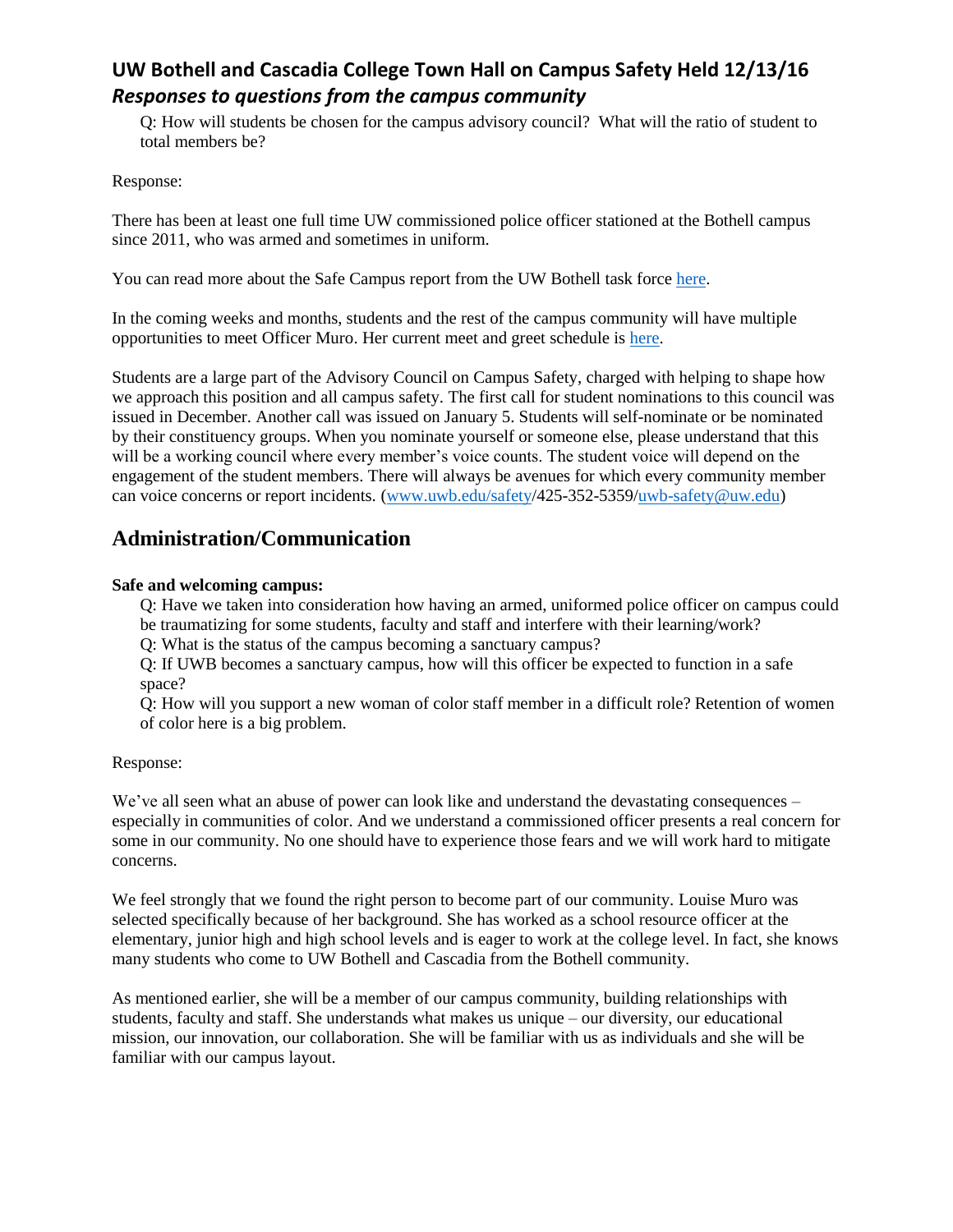A safe and welcoming environment, it's what we want for our campus community. UW Bothell and Cascadia College leadership will soon release a joint pledge to reaffirm our commitment to a safe and welcoming campus. We want to work with you to keep you safe and equally important, help you feel safe in this campus community and with our campus resource officer.

Chancellor Yeigh and President Murray are establishing a joint **Advisory Council for Campus Safety**. There will be ample student representation appointed to this council along with representatives from faculty and staff, and campus safety as ex-officio members. When you nominate yourself or someone else, please understand that this will be a working council where every member's voice counts. The student voice will depend on the engagement of the student member. The council will meet monthly and be charged with:

- o Improving campus security and the relationship between members of our community and Bothell law enforcement officials
- o The CRO's role on campus, including the services we should focus on providing, and community concerns we should be aware of and responsive to
- o Training and education needs for the campus community and the CRO
- o Communication with the campus regarding security and safety matters and the CRO

The Advisory Council on Campus Safety will also be responsible for:

- o Coordinating information and activities with the Diversity Council
- o Reviewing safety incidents (when appropriate)

The University of Washington Bothell and Cascadia College are committed to being inclusive, transformational, and engaged institutions of higher education. With that in mind, we are committed to ensuring that our students, faculty and staff feel safe and welcome on this campus. This includes our new CRO who is a woman of color and a member of the LGBTQ community. The CRO will engage in UW new employee training to help her be successful; a thoughtful and respectful onboarding plan has been developed focused on relationship- and community-building. She will also receive ongoing training through the Bothell Police Department. Most important is that UW Bothell and Cascadia College have heard campus community concerns and, with the new Advisory Council for Campus Safety, will develop and share a thoughtful approach to this position. Collectively, we need to welcome Officer Muro and help her become a valued member of our campus.

### **Introducing the new Campus Resource Officer**

Q: When are meetings between the officer and staff supposed to take place? Once the officer has already arrived?

Q: How will the officer be introduced publicly to campus, especially to students?

Q: What is the plan to make students comfortable with a police officer on campus knowing they weren't a part of the hiring committee?

## Response:

The CRO has already had multiple meetings with students, faculty and staff at Cascadia College. Multiple meetings with groups of UW Bothell faculty, staff and students are scheduled for the month of January. A joint campus welcome with light refreshments is scheduled for January 10 from  $3:30 - 4:30$  p.m. in North Creek Events Center. If you would like to invite the campus resource officer to meet with your student organization for the purpose of community building and understanding, you can simply ask and they or the [campus safety department](mailto:uwb-safety@uw.edu) will get it scheduled.